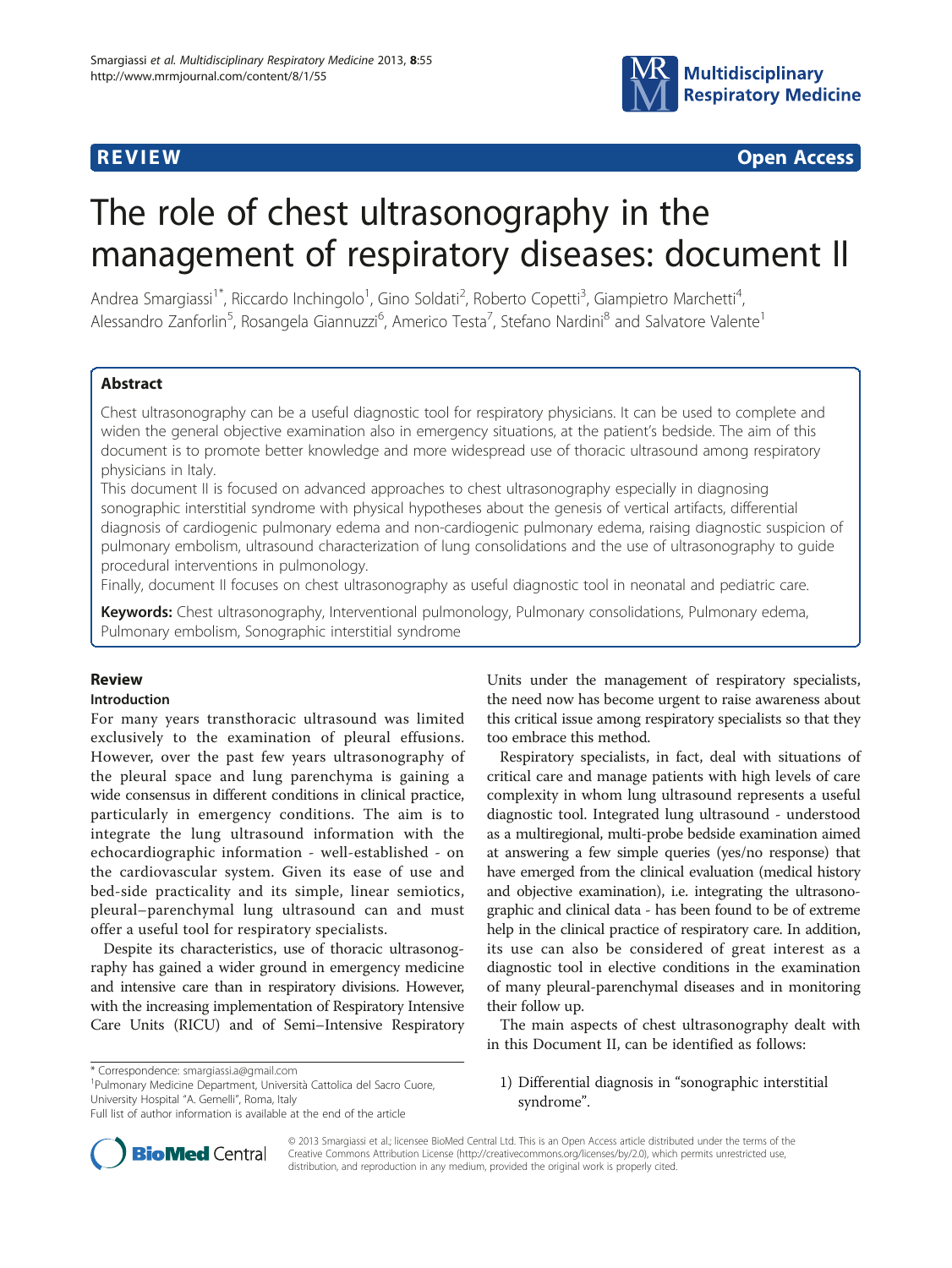- 2) Differential diagnosis of cardiogenic and noncardiogenic acute pulmonary edema.
- 3) Raising diagnostic suspicion of pulmonary embolism.
- 4) Ultrasound characterization of lung consolidations.
- 5) Ultrasound-guided interventional procedures.
- 6) Lung ultrasound in neonatal and pediatric care.

# Differential diagnosis in "sonographic interstitial syndrome"

The underlying principle on which B-mode ultrasound is based is the possibility of ultrasounds to penetrate structures with similar acoustic impedance and for morphologic anatomic images to be constructed from the interpretation of the "echoes" that return to the transducer. This is the main reason why the application of ultrasound to the study of chest structures has always been limited only to the examination of pleural effusions and cardiovascular structures. But it is becoming increasingly useful in clinical practice also to study the role of ultrasounds in the case of interference with ventilated lung, where the marked difference of acoustic impedance between air and lung tissue/liquids impedes the penetration of the ultrasounds.

The property that allows the propagation of the sound waves in the medium is a function of the acoustic impedance (Z) of the medium itself and is expressed in rayls; for a flat wave:

$$
Z=\rho c
$$

where  $\rho$  is the density of the medium and c the velocity of propagation in the medium. When the ultrasonic beam crosses different adjacent mediums with diverse impedance the reflection of the ultrasound wave is explained by the following relation where R is the coefficient of reflection and  $Z^1$  and  $Z^2$  the impedances of the different contiguous mediums:

$$
R = (Z^2 – Z^1) / (Z^2 + Z^1)
$$

The chest wall and ventilated lung behave at ultrasound examination in a very different manner in that the acoustic impedances of the two systems are quite different. Consequently the pleural line behaves as a reflecting mirror of the ultrasounds that have crossed the layers above. It can be derived from this that pleural–parenchymal lung ultrasound examination cannot be morphological, but artifactual and dynamic.

Sonographic interstitial syndrome stands for a particular lung condition in which the impact of the acoustic waves on the first pleural–parenchymal layers does not cause a simple "mirror-like" reflection, but rather a series of acoustic phenomena that manifest themselves, in B-mode scanning, in the production of vertical artifacts defined as B lines.

The presence and/or confluence of these vertical artifacts defines a "break" of the mirror and the presence of sonographic interstitial syndrome [\[1](#page-8-0)].

It is essential thus to understand what a vertical artifacts is. The original description referred to an artifact visually analogous to the "ring down", first called "comet tail artifact". Its description was purely qualitative: "artifact due to reverberation, hyperechogenic, with a narrow point of origin that expands like a laser beam to the (lower) margin of the screen" [[2\]](#page-8-0). The latest hypothesis on the physical phenomenon indicates that a B line could be produced when the ultrasound beam can see, in relation to its wavelength, a non impedant structure (a sort of acoustic micro hole), that can allow it to infiltrate highly reflective surfaces that can provoke focal reverberations, modified by eventual interferences, that the machine reads as a close succession in depth of echoes [\[1](#page-8-0)].

B lines in lung ultrasonography have diverse concentration and homogeneity at the pleural level. Their coalescence makes the image assume a characteristic type of echogenicity, defined rather generically as "white lung" (completely white sonographic lung field with or without B lines emerging and without horizontal artifacts due to reverberation"), but it has not in fact been demonstrated if the homogeneous echogenicity of certain areas of white lung represents really a coalescence of B lines or a different phenomenon. The definition of B lines has remained the same for many years in that their physical origin remains unknown.

We know without doubt that they are artifacts: a B line cannot represent any anatomic structure of the lung because normal or pathologic lung does not have structures that are vertical, orthogonal at pleural level, linear and extended for the whole length such as B lines have; moreover images similar to B lines can be reproduced in vitro scanning various substrates (such as foam or porous "soaked" polyurethane) [\[3](#page-8-0)] in which the structural linearity is not present. Also what goes under the name of "white lung" probably represents an artifact of amplification in that it masks any real structure eventually present beneath it, and this is manifested both in vivo and in vitro.

Also from the methodological point of view B lines have been evaluated in diverse studies with different probes and frequencies. In this way what appears with one type of probe is not the same as what is manifested using another type. Also the frequency and inclination of the probe are important variables in the observation of these phenomena [[4](#page-8-0)].

A linear probe utilizing higher frequencies in the presence of interstitial syndrome shows more artifacts and, in particular, allows to observe with greater detail the presence of different types of artifact: it allows to distinguish between long artifacts (the whole screen) and short ones (1 cm or less), and often to clarify the origin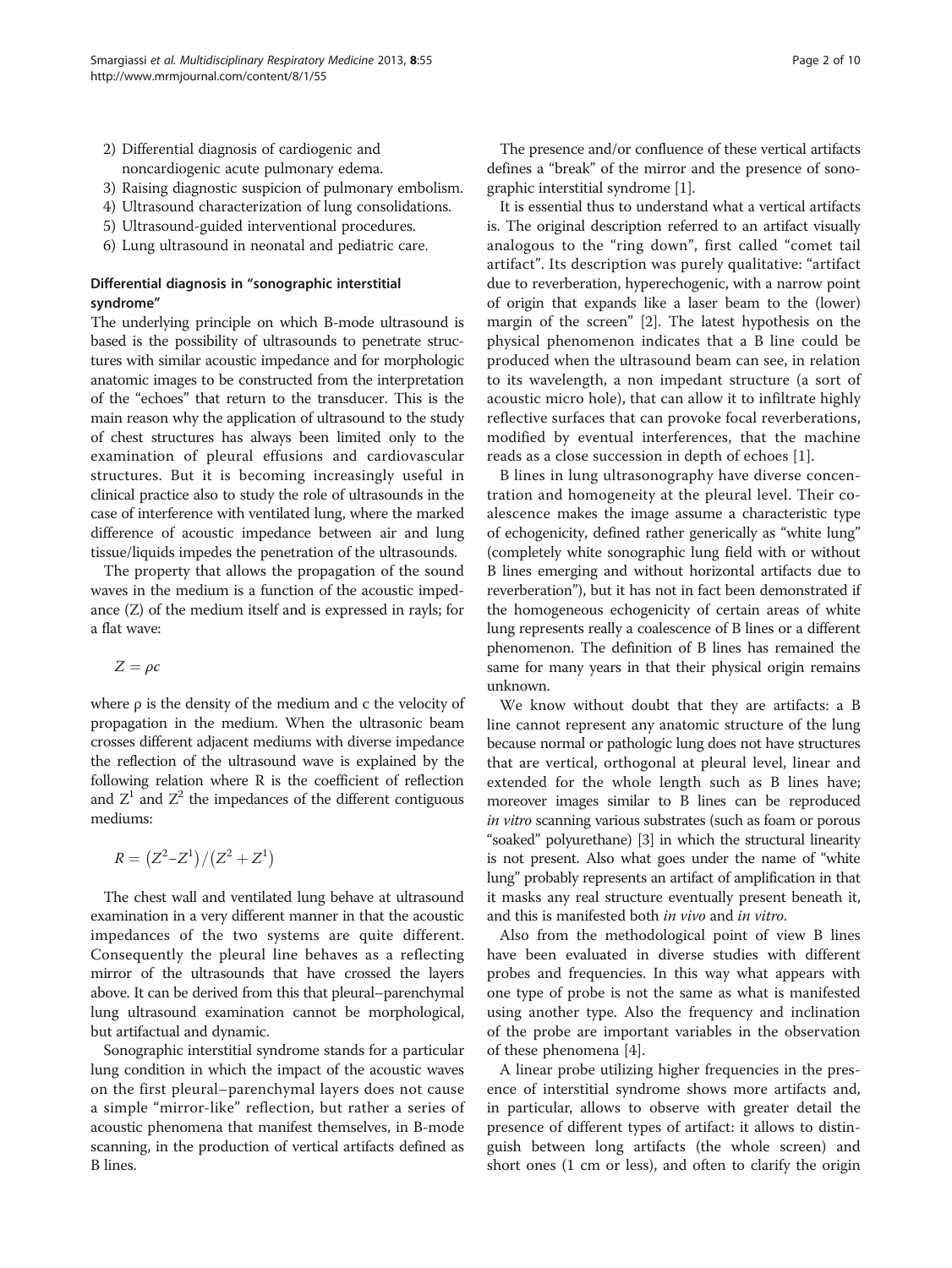of the artifact (in the form of a point or in certain cases micronodular), allows a more precise definition of their surface confluence and of white lung [\[4\]](#page-8-0).

Previous studies on bioacoustics [\[5,6](#page-8-0)], the possibility of reproducing B lines on different substrates such as porous polyurethane soaked in water and the evidence that they increase with the increased level of soaking and thus reduction of porosity, have nonetheless favored the development of new fields of research. In fact it has been demonstrated [[7\]](#page-8-0) that also healthy lung can produce such vertical artifacts if artificially "deflated" to a level not physiologically attainable. It is, hence, the reduction of porosity or increased density of the lung parenchyma that can cause an acoustic interruption of the pleural line.

The production of B lines can then signal a variation of density, i.e. less porosity of the lung, considering the peripheral lung parenchyma similar to the structure of a foam.

The limit of B line production (and of "white lung") is the critical density that generates consolidation. Pure consolidation has a density very close to 1 g/ml. Healthy lung physiologically ventilated has a density of 0.15 g/ml. Parenchymal lung disease which provokes an increase of lung density (decrease of lung porosity) - whether it makes the lung lose air or increases its solid (water/tissue) content, or does both - favors the production of different concentrations of B lines, before the tissue reaches the critical density for expressing images of consolidation.

There exist in reality several types of possible "generators" of vertical artifacts:

- 1) single or multiple interlobular and/or intralobular septa thickening,
- 2) increase of lung parenchymal water content (increased density),
- 3) increase of "tissue" content of the lung parenchyma (increased density),
- 4) diminution of ventilation and porosity due to any cause (increased density),
- 5) micronodules, pleural irregularities and subpleural microconsolidations.

Each of these conditions constitutes an alteration that can "break" the mirror of the pleural line and cause sonographic vertical artifact phenomena. In some cases it is possible to easily trace the cause to a unifying hypothesis (increased density); in other cases it is a more difficult exercise. In effect, and also experimentally, it is possible to observe that not all vertical artifacts are equal and behave in the same way. There exists, therefore, a concrete limit in the overall, general definition of these artifacts as "B lines".

These differences in vertical artifacts appear increasingly important in the description of interstitial syndromes and, above all, probably there can be diverse phenomena

present "contemporaneously" that together describe the sonographic interstitial pattern, without one theory on the physical genesis necessarily contrasting and completely confuting another one. Whatever the origin is, the study of vertical artifacts is widely used in clinical practice as an index of lung pathology [[8-10\]](#page-8-0).

These artifacts possess an excellent specificity and sensitivity in intercepting the cases of lung pathology. They are associated with practically absolute sensitivity with radiologic (CT) patterns of diffuse infiltrative lung disease, ground glass and subpleuralmicronodules.

Nonetheless, it should be stressed that in reality they are only "errors" of ultrasound machines that interpret "in their own manner" acoustic interactions. In reality we currently are able just to roughly sketch a theory concerning the genesis of these artifacts and we do not know what the best frequency or the best probe is to detect them, or what the best device is for making them appear in a mode that is unequivocal [\[4](#page-8-0)].

Concerning the distinctive characteristics of sonographic interstitial syndromes, they can be classified on the basis of their extent, as: focal or diffuse.

Focal sonographic interstitial syndrome is topographically detectable only in relation to limited zones of pleuralparenchymal pathological alterations. This condition can be observed in:

- focal interstitial pneumonias,
- areas of impaired ventilation (dysventilation),
- localized inflammation such as in pulmonary infarction and pulmonary contusions,
- areas with altered pleural–parenchymal density close to inflammatory consolidations (pneumonia) and/or consolidations of other nature (neoplasia, atelectasis, etc.…),
- other pleural–parenchymal alterations of moderate extent (scar outcomes, localized fibrotic areas, etc.…).

On the other hand, in cases with a diffuse, bilateral extension it is necessary distinguish whether the vertical artifacts have a homogeneous or dishomogeneous (i.e. with spared areas) appearance.

To the study of the vertical artifacts' ultrasound distribution must be associated the assessment of the pleural line, which can appear smooth, thin and regular, or thickened, coarse and irregular.

We can thus distinguish two patterns of combination:

- diffuse homogeneous sonographic interstitial syndrome, with a smooth, thin, regular pleural line (pattern A);
- diffuse dishomogeneoussonographic interstitial syndrome, with a thickened, coarse, irregular pleural line (pattern B).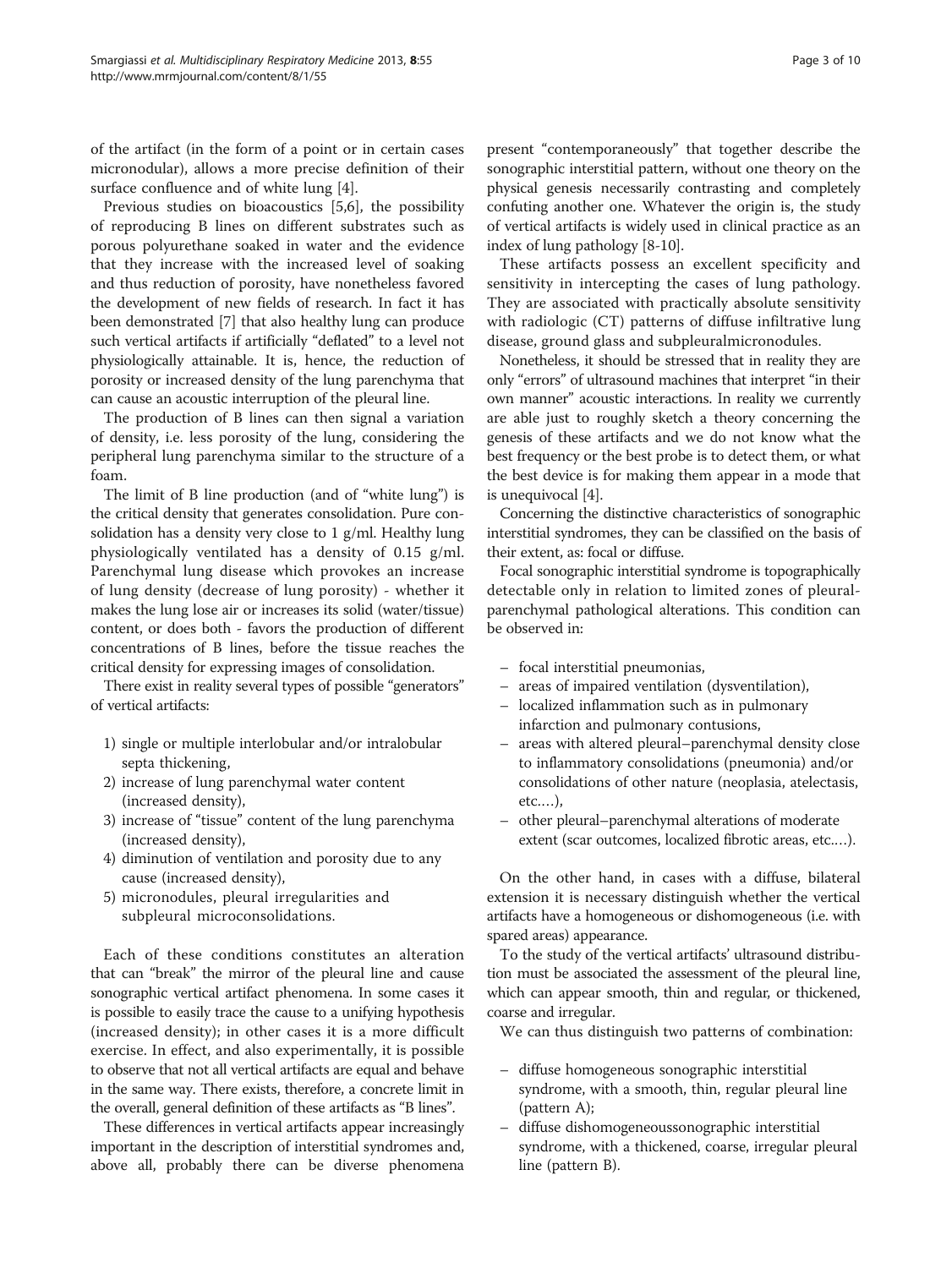Finally, for an ulterior classification of these diffuse alterations and a further clue to arrive at the presumed diagnosis, one should also consider their gradient of concentration in the apical-caudal or ventral-dorsal sense. Hence a type A pattern involving mostly the caudal and dorsal regions for reasons of gravity can be indicative of cardiogenic pulmonary edema [[8,11,](#page-8-0)[12](#page-9-0)]. A type B pattern with an unclear apical-caudal or ventral-dorsal gradient, which can be associated with multiple subpleural consolidations and clearly spared areas, can be indicative of noncardiogenic pulmonary edema [\[8,11,](#page-8-0)[13](#page-9-0)]. A type B pattern with a clear prevalence in the basal regions where the spared areas may be less and with a prevalence of subpleural micro consolidations and extremely irregular, thickened ("cobbled") pleural line can be indicative of fibrosing diffuse infiltrative lung disease [[8,](#page-8-0)[14](#page-9-0)].

If honeycombing is present there can be present some spared areas with a pseudo normal pattern (presence of horizontal-reverberant artifacts considering the air content of the cystic bullous lesions) or the presence of rough vertical artifacts originating from the tetrahedral disposition of the cystic bullous lesions.

Clearly each suspected diagnosis should be investigated integrating all the information from the pleural–pulmonary ultrasound with that coming from the echocardiography and from the objective clinical assessments.

# Differential diagnosis of cardiogenic and noncardiogenic acute pulmonary edema

Cardiogenic acute pulmonary edema (APE) and noncardiogenic acute pulmonary edema (found in acute lung damage, acute lung injury [ALI], and acute respiratory distress syndrome [ARDS]) constitute two typical examples of sonographic interstitial syndrome, clinical realities that the respiratory specialist has to face daily.

Both are characterized by the sign, at lung ultrasound, of confluent, multiple B lines up to the characteristic expression of "white lung". An ultrasound pattern of white lung delineates the presence of pulmonary edema with 100% sensitivity; vice versa, an ultrasound pattern of normality excludes the possibility of an acute pulmonary edema. The concentration of B lines is variable, as also is their diffusion in the lung fields which can be influenced, at least in part, by gravity.

The most common method of imaging used today for detecting acute pulmonary edema is chest radiography. This method, in an acute setting, is at times difficult to interpret and has a certain inter-observer variability [\[15](#page-9-0)]. Moreover, increased values of pulmonary capillary wedge pressure (PCWP) do not necessarily produce radiographic data indicative of APE [\[16\]](#page-9-0). The gold standard for evidencing pulmonary congestion is the measuring of PCWP by catheterization, a procedure not carried out routinely in respiratory units, even intensive ones. Hence the importance

of methods that can reveal signs of pulmonary edema instantly "at the patient's bedside" such as lung ultrasound, integrating the dynamic estimates it provides with the clinical assessment of the patient.

It has been established the correlation between presence and distribution of B lines and: i) Kerley B lines that can be evidenced with chest X-ray [\[17\]](#page-9-0), ii) volume of extravascular lung water, measured invasively by thermo dilution method [\[12\]](#page-9-0), and iii) severity of diastolic dysfunction [[18](#page-9-0)] in patients with APE.

In patients with decompensated heart failure (systolic and/or diastolic), decompensation expressed in terms of acute pulmonary edema, lung sonography can allow to evidence: 1) direct signs of edema, 2) pleural effusions, particularly useful for diagnosis, especially if bilateral, 3) eventual consensual areas of atelectasis, consolidations, masses or raised hemidiaphragm (this can be carried out at the patient's bedside with serial controls integrated with clinical assessment) [\[19,20](#page-9-0)], 4) evaluation of the caval index and estimate of central venous pressure [\[21\]](#page-9-0).

Particularly useful for respiratory specialists is the use of lung ultrasonography to differentiate between cardiogenic and noncardiogenic acute pulmonary edema. This distinction is significant especially on account of the high mortality that characterizes ARDS [\[22\]](#page-9-0). In this clinical context, lung ultrasound shows a sensitivity and specificity of 98% and 88%, respectively, in early detection of pulmonary edema that characterizes the clinical syndrome [[13](#page-9-0)]. Being a condition characterized by pulmonary edema, ARDS presents a sonographic pattern of interstitial syndrome with multiple dense B lines leading to a pattern of white lung, similar in some aspects to what is observed in APE. Some proprieties of this interstitial syndrome enable, anyway, a clear distinction from cardiogenic acute pulmonary edema. In particular, ARDS manifests alterations of the pleural line, in terms of irregular thickening and small subpleural consolidations and "spared areas", i.e. zones with a normal ultrasound aspect interposed with areas of interstitial syndrome signs varying from multiple, dense B lines to pulmonary consolidations up to white lung [[11](#page-8-0)].

Finally, the possibility to integrate information from lung ultrasonography with echocardiography may allow a complete definition and distinction of cardiogenic and non-cardiogenic acute pulmonary edema.

#### Raising diagnostic suspicion of pulmonary embolism

Pulmonary embolism in itself does not in the acute phase cause lung parenchymal alterations that are visible at lung ultrasound. Nonetheless, there are some indirect signs that can be observed, thanks in particular to the aid of integrated cardiovascular and lung sonography. Thus a multidirectional strategy is delineated that can be defined as "killing three birds with one stone", by which a scan of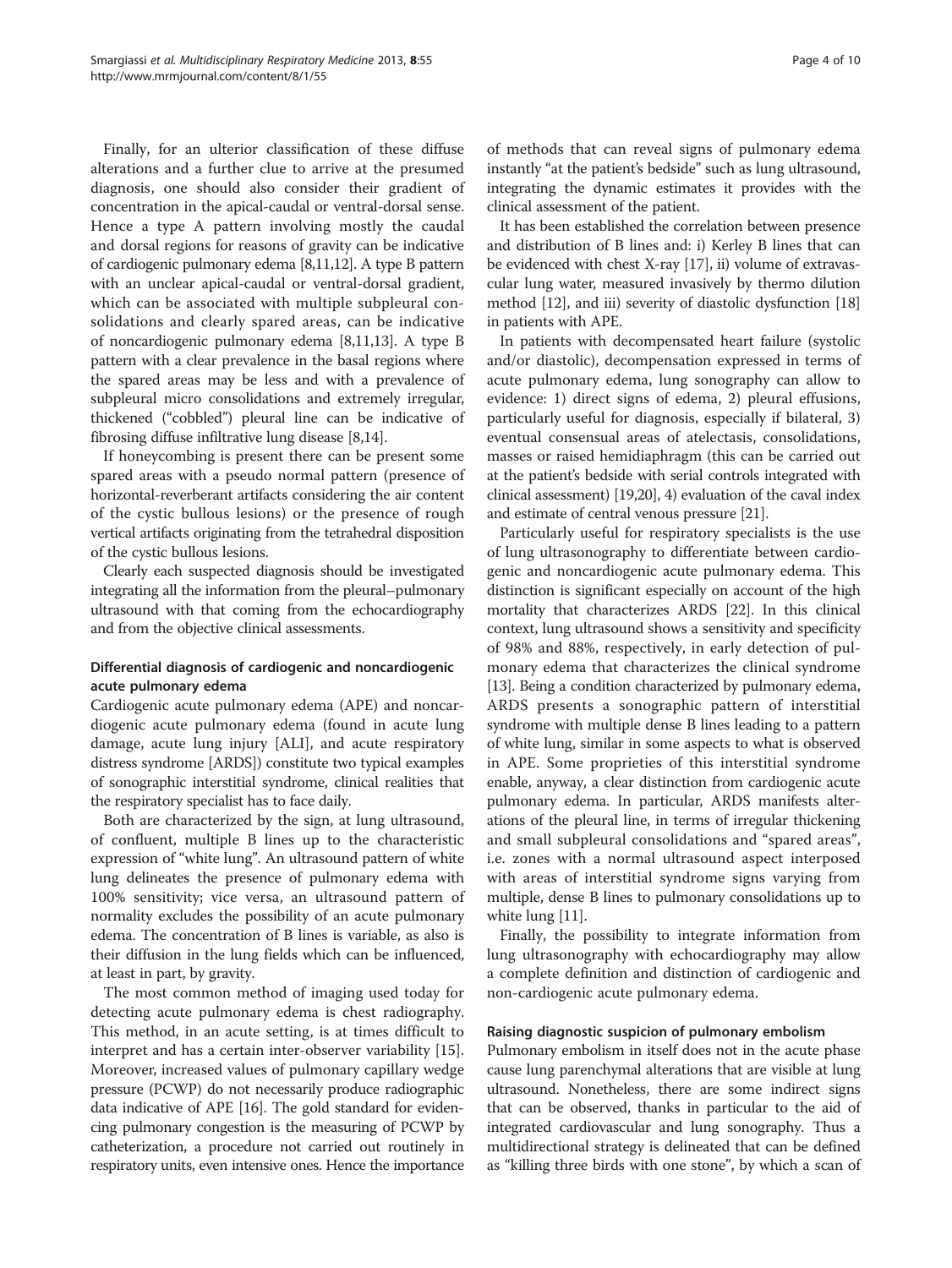the lung surfaces should be followed by visualization of the right heart chambers and then by assessment of the femoral-popliteal veins in the search for deep vein thrombosis (DVT) [[4](#page-8-0)].

It is clear that the suspicion of pulmonary embolism should be raised in all cases of acute dyspnea with a normal pleural-pulmonary ultrasound picture and in the presence of risk factors.

Some sonographic signs, however, can sometimes be found. Pulmonary embolism in fact can be associated to infarct lesions with a frequency reported in the anatomopathologic literature of 22% [\[23\]](#page-9-0). However, pulmonary embolism is a highly dynamic process and it is known that subpleural consolidations occur with high frequency in CT studies and not always do they appear as infarcts but as regions of atelectasis or with exudate [[24](#page-9-0)].

Sonographically lesions have been described, if recent, as hypo-echogenic, moderately homogeneous areas, shaped like a rounded wedge, on average of small dimension (excepting in the case of huge infarcts) with a blurred contour or well-defined with respect to the adjacent parenchyma [[25-27](#page-9-0)]. If lesions are smaller than 5 mm it is difficult to distinguish them from fibrotic nodules or pleural scars. The amount of air contained in these consolidations can be very low due to the hypoxic constriction of the afferent bronchus and/or its compression by the exudate and/or the alveolar collapse following surfactant loss and extravasation of liquids and erythrocytes. It is rare to see a clear air bronchogram in a recent embolism. Infarcts less recent appear better demarcated, clearly wedge-shaped and with central echoes corresponding to the bronchiole as a testimony to their segmental nature. Often (50-60%) there is a thin layer of pleural effusion, invisible at X-ray, in the basal regions or a localized enlargement of the pleural space at the lesion site, due to a "warning-signal" accumulation of liquid [[25](#page-9-0)].

These pleural–parenchymal lung evaluations, as previously said, must be combined and integrated with cardiovascular assessments. Nonetheless, it should be clear that integrated ultrasound can be a highly valid tool for raising the diagnostic suspicion of pulmonary embolism, but it should not be considered a substitute of the established diagnostic procedure: pulmonary angio CT scan remains the gold standard [\[28\]](#page-9-0).

Concerning the cardiac evaluation, pulmonary embolism produces a variable degree of volume and pressure overload on the right ventricle that can manifest itself through the flattening or the protrusion of the septum towards the left ventricle, respectively in diastole or during the whole cardiac cycle, very evident in parasternal axis view [\[28\]](#page-9-0).

In addition, the availability of Doppler equipment can allow to estimate right ventricular systolic pressure through the calculation of the tricuspid regurgitant jet velocity in the absence of pulmonary valve stenosis (PAPs estimate).

An indirect sign of increased central venous pressure comes also from an evaluation of the inferior vena cava, which typically appears relaxed and non collapsible during the act of breathing. To complete the ultrasound diagnostic process it is necessary to carry out also an assessment of the large veins of the lower limbs through venous compression ultrasound (CUS) and if available through color Doppler assessment. Deep vein thrombosis (DVT) of the lower limbs is generally the cause of pulmonary embolism. A diagnosis of DVT, in a person with compatible symptoms, is highly predictive of pulmonary embolism.

CUS of the lower limbs is indicated in the case of abnormal values of D-dimer and in subjects with a high clinical probability of disease. CUS can be negative in the case of pelvic vein thrombosis and can have a non optimal sensitivity in symptomatic subjects with distal DVT [\[28\]](#page-9-0).

#### Ultrasound characterization of lung consolidations

When the air spaces of the lung are substituted and filled with liquid, semiliquid or solid (exudate, proteinaceous and fibrinous material, pus, blood or neoformative tissue) material, "hepatization" occurs from the anatomo-pathologic point of view, which corresponds from the radiological point of view to radiopaque lung consolidation [\[4\]](#page-8-0).

Lung consolidation in view of its characteristics is suitable for a classically morphological lung ultrasound assessment only if it emerges at pleural level. Only in this case, in fact, does the presence of lung consolidation reduce the high difference of acoustic impedance existing at the pleural line between ventilated lung and chest wall and permit the penetration of ultrasounds.

Lung consolidation can be of diverse nature: atelectatic, inflammatory (pneumonia), infarctual, contusive, or heterogeneous.

Whatever its nature, the possibility of carrying out a morphological examination allows the investigation of some sonographic characteristics of lung consolidations that may be useful for their etiologic definition. One of the most important signs to look for is the bronchogram [[29\]](#page-9-0). There are two distinct types of bronchogram: air and fluid.

The air bronchogram sign sonographically appears as hyperechogenic foci, spots and stria. It can be dynamic or static according to the possibility of visualizing the movement of air in the bronchi consensually with the act of breathing. Sonographic air bronchogram is dynamic and appears irregular and with sometimes a typically tree-like form in lung consolidations of an inflammatory nature. In atelectasis, especially if obstructive, it can be completely absent; if present, it appears instead static and with a more regular, parallel course. It is often associated with the "lung pulse" sign [[30](#page-9-0)], resulting from the perception of cardiac activity at pleural line level when the sliding sign is only very slight or completely absent.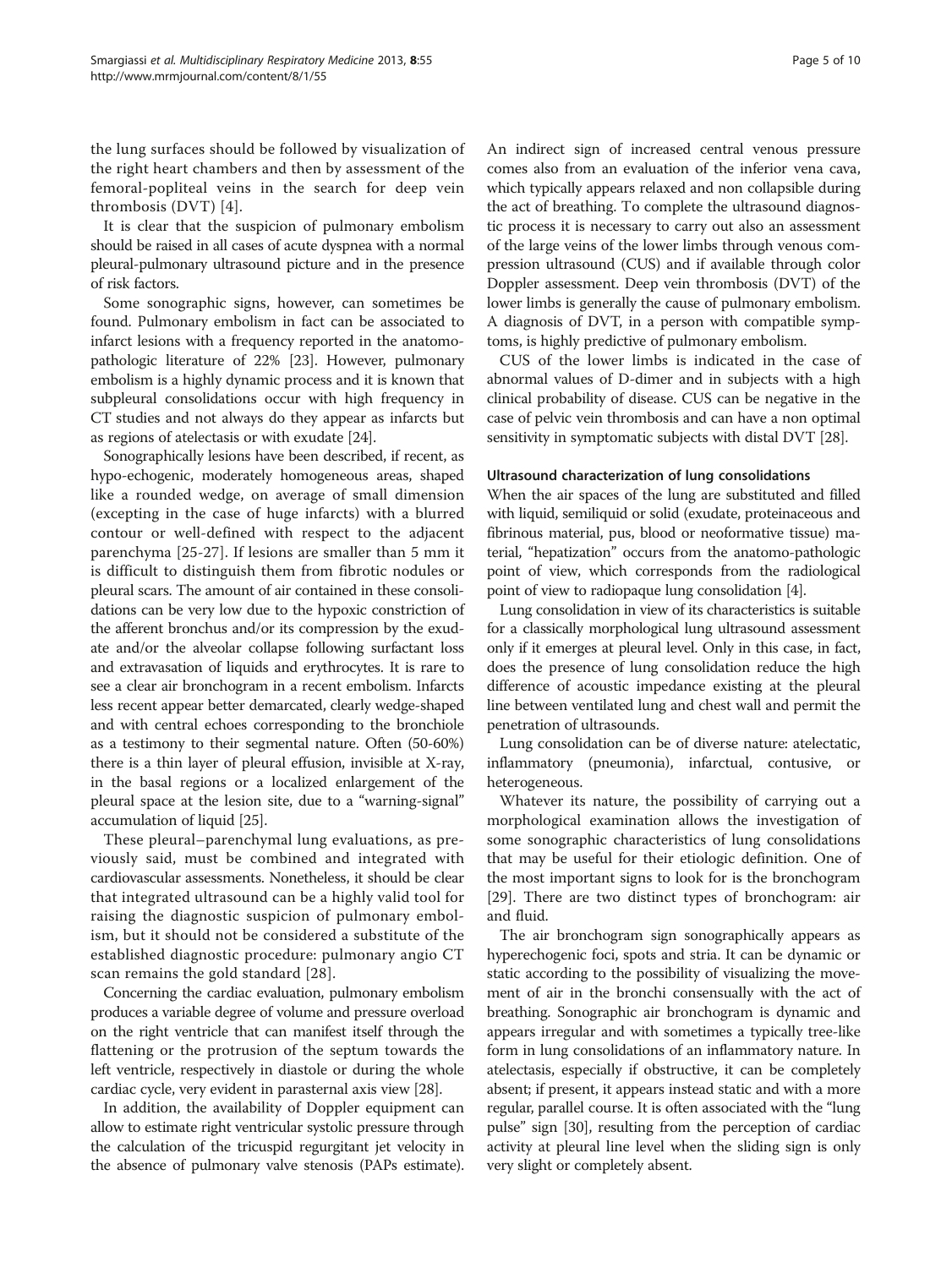Sonographic fluid bronchograms, on the other hand, appear within a lung consolidation as tubular structures with a hypo- or anechoic content, without any flow at Doppler sampling and hence distinguishable from blood vessels [[4](#page-8-0)]. These structures represent bronchi with fluid content and are indicative of post-obstructive pneumonia.

Use of ultrasound contrast agents administered intravenously (phospholipid-stabilized microbubbles filled with sulfur hexafluoride, SonoVue®, Bracco) can be of further help in the etiopathologic definition of pleural-based lung consolidation. The sonographic characteristics of lung consolidations investigated through use of a contrast medium are described on the basis of time ("time to enhancement", TE) and extent ("extent of enhancement", EE) [[31](#page-9-0)]. TE corresponds to the time it takes between the intravenous infusion of the means of contrast and the enhancement of the lung consolidation. If the appearance of the contrast enhancement (CE) occurs within 6 seconds the TE is defined "early" and it indicates a pulmonary artery vascularization. If the TE appears after 6 seconds it is defined "late" and it indicates a systemic artery vascularization (bronchial arteries).

EE, on the other hand, is assessed in relation to the enhancement of the parenchymatous tissue of the spleen. It can be "marked" or "reduced".

Further distinguishing characteristics are based on the homogeneity or less of the impregnation with means of contrast and on the disposition of the vascular structure in the sample of the Doppler examination. One can distinguish, then, the following pictures which can be of real help in determining the nature of the lung consolidation:

- 1) Inflammatory consolidation: early TE and marked EE. CE homogeneous. In small subpleural inflammatory lesions the CE can be dishomogeneous in the pulmonary arterial (early) phase. Vascularization with non altered vascular architecture.
- 2) Consolidation associated to pulmonary embolism: a late TE and reduced EE can be observed. CE dishomogeneous, particularly in the initial phases of impregnation. In some cases also the late enhancement can be missing. In patients with septic embolism the lesion can manifest a central area completely and persistently without contrast.
- 3) Atelectasis: early TE and marked EE. CE homogeneous right from the pulmonary arterial phase. Vascularization with non altered vascular architecture. Especially if the cause is compressive, one observes a delayed wash out of the contrast in relation to the other parenchymatous organs such as liver and spleen.
- 4) Neoplasm: late TE and variable EE. CE dishomogeneous often with progression from the periphery to the central zones. The vascularization appears altered, diffuse within the lesion with "muff-

like" areas and focal areas. Necrotic areas that do not present CE may be visualized.

#### Ultrasound-guided interventional procedures

In daily clinical practice, lung ultrasound can – or "better" should – be used also as a guide in interventional procedures in pulmonology such as thoracentesis, tube insertion for chest drainage, transcutaneous biopsies of the pleura and peripheral lung parenchyma, thoracoscopy.

#### **Thoracentesis**

Regarding use of lung ultrasound for performing thoracentesis and/or insertion of chest drainage tubes, with the aid of ultrasound one can identify the best site for the procedure, taking into account the need for sufficient depth of pleural fluid (at least 10 mm is considered safe) and the absence of lung parenchyma interposed (the assessment should be carried out, if possible, with maximal inspiratory maneuvers). One can thus proceed with the socalled "X marks the spot" technique, identifying by ultrasound the best site for the thoracentesis/drainage tube insertion and then executing the procedure guided by the preceding ultrasound evaluation, or else one can perform the procedure under constant sonographic visualization, taking advantage of all its benefits/advantages [\[32](#page-9-0)].

The use of lung ultrasound as a guide for procedural interventions is particularly useful in critical care conditions, given the combination of a relatively immobile patient and the feasibility of "bedside" performance of the procedure. The possibility of identifying and guiding with security the aspiration of pleural effusions in patients on mechanical ventilation is well known [\[33\]](#page-9-0). The advantages of lung ultrasound-guided thoracentesis as regards rates of pneumothorax following thoracentesis were recently spelt out in the first systematic review and meta-analysis conducted on articles published between January 1st 1996 and 1st April 2009. This study documented the overall rate of pneumothorax-complicated thoracentesis at 6%, with requirement of chest drainage tube insertion in 34.1% of cases (1.7% of all thoracenteses performed). The possibility of instant recourse to ultrasound-guided procedures has been associated to a significantly lower risk of pneumothorax [[34](#page-9-0)].

#### Chest drainage tube insertion

Evidently these same premises are also valid for positioning of the drainage tube in its most varied indications. Chest drainage systems now available are smaller, more precise, atraumatic, equipped with guide-wires, adapted to the most disparate situations and well tolerated. Major international guidelines have for long recognized the absolute utility of ultrasound as a guide, proposing it as indispensable [[35\]](#page-9-0). Inserting a tube without such aid is to be considered incorrect; the risks of malpositioning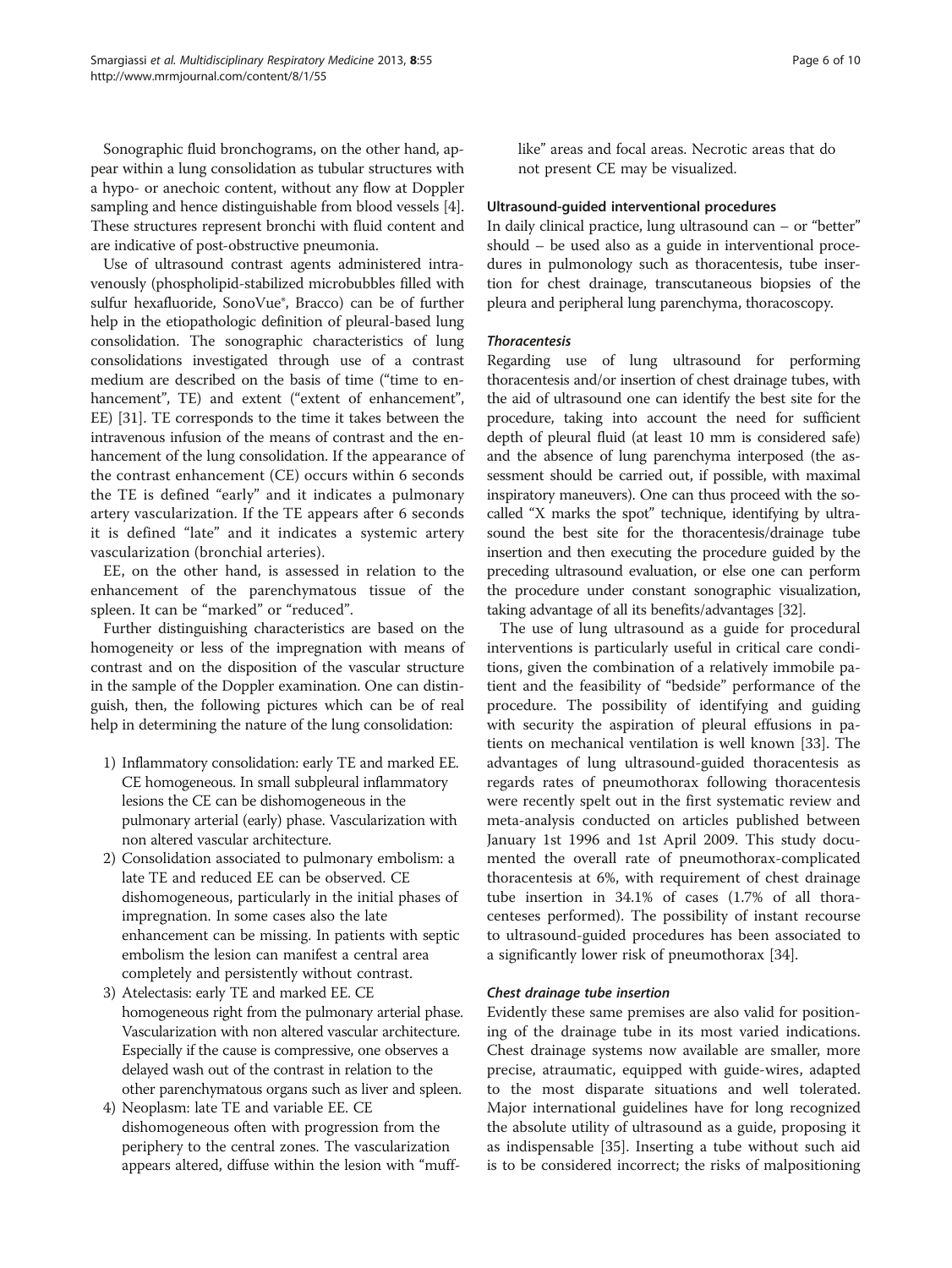and of lesions to the vital organs of chest and subdiaphragm are practically absent with ultrasound guidance, and the efficacy extremely high. Ultrasound is fundamental in preparing the placement not only of small catheters (on which a substantial literature exists [\[36,37](#page-9-0)]) but also of the larger trocars (24-28F). And in infectious effusions, notoriously "difficult-to-manage" and multiloculated, hidden at times between the folds of parenchyma adhering to the wall, a sonographic approach is absolutely fundamental: it permits the drainage of the more voluminous loculations and indicates the successive therapeutic strategy, e.g. instillation of fibrinolytic agents or recourse to evacuative injections in the case of nondrained loculations. In all this ultrasound has proven to be superior to CT scan which is notoriously incapable of seeing the sepimentations within such effusions. It should also not be forgotten that with high-frequency linear probes and Doppler it is possible to identify with a good approximation the course of the intercostal arteries and veins, thus avoiding their perforation or, worse still, their laceration during the insertion [[38](#page-9-0)]. A final point to underline is that ultrasound gives the possibility, once the tube has been positioned, of following the drainage process within the pleural cavity [[39](#page-9-0)].

# Transcutaneous biopsies of the pleura and lung parenchyma

There are three targets in the chest that can be approached correctly and efficaciously with ultrasound guidance: chest wall lesions in all their thickness, pleural lesions of any nature occupying space from nodules to areas of thickening, and peripheral pulmonary lesions in contact with the wall can be biopsied under the constant, attentive control of ultrasound. The approach is simple and precise, real-time, quick and without substantial risks [[40](#page-9-0)]. Various needles can be used, from the simple Menghini sharp-pointed needles (21–18 G) to the more "aggressive" cutters of various caliber (14-18- 21G) that allow frustules to be extracted suitable for histologic examination. The coupling of needle and probe enables a constant view of the needle as it reaches its target, once the lesion has been defined in terms of its size, contour, echogenicity and vascularization [\[41](#page-9-0)]. The easiest technique is that of applying to the probe lateral adaptors that block the needle and, the angle of entry being predefined, direct it to the target through a fixed course on the screen. This approach does not require particular experience but it is limited by the fact that often (given that the relation between needle and probe is fixed and narrow and the rib cage protected by the ribs) it can be impossible to reach the lesion due to rigidity of the whole apparatus. More difficult but, once learned, far more effective is the "free hand" technique, whereby small adjustments of needle inclination and

consensual adjustments of the probe permit almost always a good success of the maneuver [\[42\]](#page-9-0). Speed is the true advantage of the ultrasound-guided approach to transthoracic biopsy. The efficacy is similar to that with the other imaging techniques, CT in first place, but the time that the needle spends in the lesion is far less with ultrasound, with a gain in tolerability and less complications. Ultrasonography, finally, permits to identify eventual postprocedural complications such as pneumothorax. The diagnostic yield, in expert hands, exceeds 90% [\[43\]](#page-9-0).

# **Thoracoscopy**

Thoracoscopy is now fully accepted as part of the daily practice of respiratory medicine and its field of application and indications are constantly increasing [[44](#page-9-0)]. The classical methodology involves a preparatory pneumothorax induced generally with blunt needles the day before or immediately prior to the examination. Ultrasonography can easily substitute this practice rendering the examination more productive and safer. Ultrasounds in addition provide other preliminary information that is useful in the course of endoscopy such as the involvement of the diaphragm, the presence of masses and/or adherences to be avoided during insertion of the trocar, the status of the lung parenchyma, the echogenicity of the material present, and the sepimentation of the same [[45](#page-9-0)]. But where sonography is really superlative is in those situations where it is necessary to examine the pleural surface in the absence of liquid. An attentive analysis of the lung's sliding by means of a careful and extended mapping of the "sliding sign" provides precious information on the lung's collapsibility and on whether an effective endoscopic recognition is possible. If present, the "sliding" sign authorizes a prudent entry by blunt curve with introduction of the stylet (generally of 7 mm diameter in medical thoracoscopy) without producing damage and with immediate formation of a pleural chamber suitable for the exploration and for the successive biopsies [\[46-48\]](#page-9-0).

Further, ultrasound after the examination allows to monitor the pulmonary re-expansion as well as to control in infectious effusions the course of the residual loculations when the thoracoscopy toilet has not been complete, and any eventual malpositioning of the drainage. Also after pleurodesis a good ultrasound examination can provide precious information about its efficacy and maintenance over time [[49\]](#page-9-0).

#### Lung ultrasound in neonatal and pediatric care

Newborn and young infants show at ultrasound exploration of the lung similar pictures to those of adults. The exploration uses high-frequency linear probes (7.5-12 MHz) executing longitudinal and transverse scans in the anterior, lateral and posterior regions of the chest.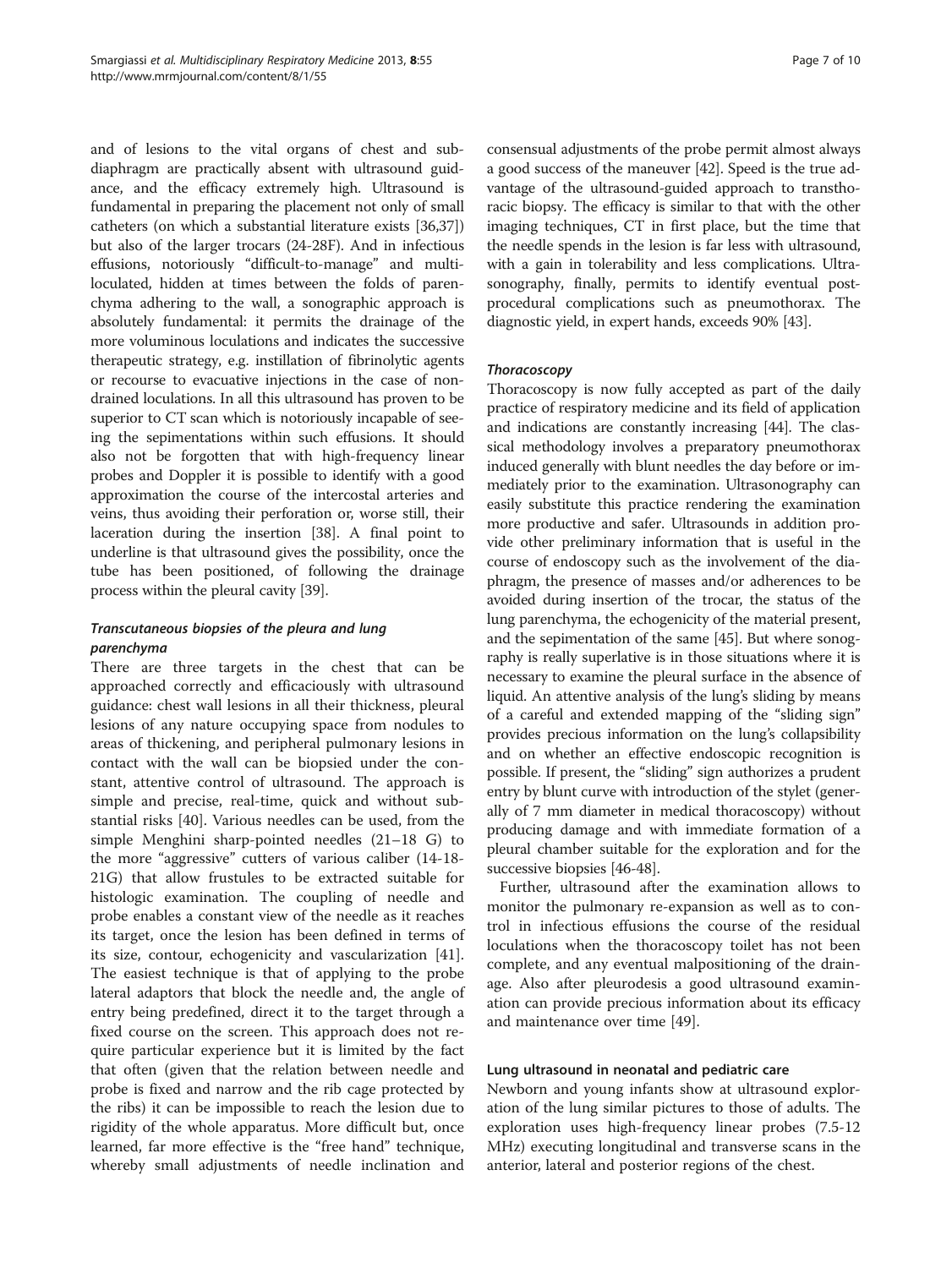It is well known that early exposure to ionizing radiation of neonatal and young infants involves an elevated risk of developing neoplasms in the course of the years. Ultrasound avoids this risk.

Despite this, at the current stage, the use of ultrasounds for examination of the lung on the part of neonatologists and pediatricians is still not widespread. This writer has the conviction that over and above its diagnostic validity, the use of ultrasounds in these age-groups responds also to a problem of professional ethics [\[50\]](#page-9-0).

#### Technique of execution and sonographic anatomy

The examination is carried out with the infant in supine position. The probe is placed perpendicularly on the skin and longitudinal, transverse and oblique scans are made in the anterior, lateral and posterior chest regions. The posterior areas can be assessed in lateral decubitus position. Sitting position is almost never necessary, especially in the newborn. Normal neonatal lung does not substantially differ from that of the adult. The pleural line is easily identifiable below the rib level as also is the "sliding sign" [\[51\]](#page-9-0).

The presence of horizontal reverberations of the pleural line (A lines) identifies a condition of normality [\[51\]](#page-9-0).

At birth it is possible to visualize vertical artifacts (B lines), pathognomonic of adult sonographic interstitial syndrome [[1,2](#page-8-0)[,14](#page-9-0),[51\]](#page-9-0), also in completely healthy neonates [[52\]](#page-9-0). The fetal lung is in fact very rich in water and thus B lines can be present in healthy neonates, more frequently if born by cesarean delivery [\[52](#page-9-0)]. In good part this is due to the absence of compression of the rib cage along the birth canal. B lines in these circumstances are more numerous on the right without, though, a typical localization and tend to disappear completely within a period of 24–36 hours.

#### Transient tachypnea of the newborn (TTN)

TTN is a frequent cause of neonatal respiratory distress. It has a low morbidity but if severe poses problems of differential diagnostics with other pulmonary or cardiac pathologies (e.g. pneumothorax, pneumonia, sepsis, hyaline membrane disease, congenital heart disease).

All newborn infants with TTN evidence at the lung base, bilaterally, a picture of coalescent B lines ("white lung") and a normal or pseudo-normal aspect (presence of non coalescent B lines) in the upper fields [\[52](#page-9-0)]. The limit between the lower fields ("white lung") and upper fields of the lung is so clear that the ultrasound picture results absolutely specific. It is important to stress that the pleural line appears normal also in the areas of "white lung". This peculiar sonographic finding has been called "double lung point" in that one seems to observe two different lungs side by side in the same patient.

#### Hyaline membrane disease (HMD)

HMD is, at least in part, due to the deficit of surfactant and concerns in particular premature babies.

All affected neonates evidence a picture of bilateral "white lung". The pleural line is always involved with a thickened, irregular, poorly definable appearance. Multiple hypoechogenic areas, of small dimensions, are observable particularly in the posterior and lateral fields and are an expression of areas of lung consolidation. Consolidations of large dimensions with evidence of fluid bronchograms can be observed always in the posterior fields.

These findings are present at birth and precede the newborn's clinical deterioration [[53](#page-9-0)].

In summary, there are three fundamental ultrasound signs: 1) bilateral "white lung", 2) absence of "spared areas" (areas of normal lung), 3) alterations of the pleural line.

#### Bronchopulmonary dysplasia (BPD)

BPD is a form of chronic pulmonary disease that interests premature neonates who are on oxygen therapy and mechanical ventilation. BPD manifests ultrasonographically with the presence of multiple B lines that present a non homogeneous distribution and with diffuse alterations of the pleural line (thickening, irregularity and presence of multiple small subpleural consolidations).

Generally "spared areas" are present, and the extent of the interstitial syndrome and pleural line alterations are correlated to the severity of the clinical picture [\[53\]](#page-9-0).

#### Pulmonary atelectasis

Pulmonary atelectasis is frequent in ventilated neonates. Often the X-ray diagnosis is difficult on account of the underlying pulmonary disease. The dynamic ultrasound signs can be extremely useful and monitored at the patient's bedside. The ultrasound aspect of atelectasis, as in the adult, is characterized by an area of consolidation, by "lung pulse" [[30\]](#page-9-0), by the absence of sliding and by the parallel course of the bronchi. The evidence of dynamic air bronchograms excludes obstructive atelectasis [\[29](#page-9-0)].

These elements are important in that often pulmonary consolidations can be secondary to alveolar collapse (e.g. lung hemorrhage, HMD) and in ventilated newborn infants to hypoventilation.

#### Pneumothorax

Pneumothorax is frequent in the newborn. Chest X-ray presents the same limits well known in the adult. Transillumination is the diagnostic technique most used by neonatologists. Sonographic signs are the same as those described in the adult: 1) absence of sliding, 2) absence of B lines, and 3) presence of "lung point" in non massive pneumothoraxes [\[3](#page-8-0)].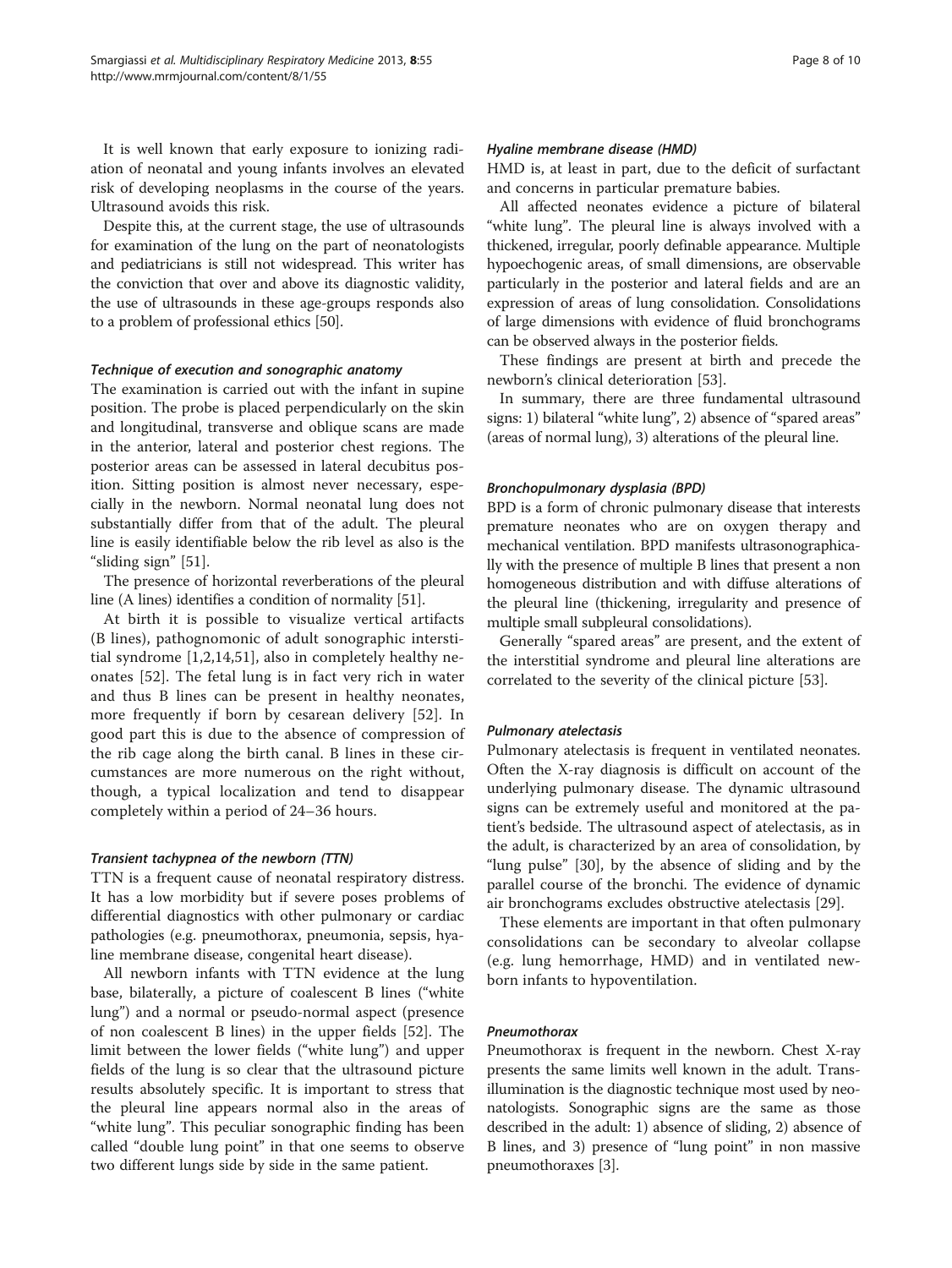#### <span id="page-8-0"></span>**Bronchiolitis**

Bronchiolitis is an acute airways infection that can involve obstruction of the bronchioles. Diagnosis is based on seasonal recurrence and on the clinical picture. The ultrasound findings are peculiar and this is important due to the fact that in the most severe cases lung ultrasound can avoid the need for a chest X-ray.

Individuals affected by bronchiolitis always manifest a bilateral lung involvement characterized by interstitial syndrome that is dishomogeneous in terms of its extent and distribution, associated to the presence of subpleural consolidations which are generally of small size. Extensive consolidations can be observed in the more severe forms. Small pleural effusions are frequent.

Recently Caiulo et al. [\[54\]](#page-9-0) showed that the use of ultrasound can drastically reduce the need for chest X-ray. Finally, observations as yet unpublished of the group of Basile and Comes (Monopoli-Bari) have shown an early appearance of the interstitial syndrome in the paravertebral areas.

#### Pneumonia

Infants affected by pneumonia can present a classical picture at clinical observation or also appear without respiratory signs and symptoms. Chest x-ray is still considered the image diagnostics to use as a first step for the diagnosis. In infants pneumonia appears at ultrasound as a hypoechogenic area with a poorly defined contour, frequently surrounded by B lines. The pleural line in the vicinity of the consolidation appears hypoechogenic and with reduced or absent sliding. In the case of extensive consolidations one can observe tree-form hyperechogenic structures, an expression of air bronchograms, in the vicinity.

Dynamic air bronchograms can be present, in which case obstructive atelectasis can be immediately excluded. Multiple hyperechogenic spots, expression of air trapped in the bronchioles, are also frequently present. Fluid bronchograms, frequently described in post-obstructive pneumonias, are frequent in infants and appear as tubular structures with hyperechogenic walls with anechoic content. Pleural effusions are easily identifiable and appear as anechoic areas in the pleural space. Of particular use, as in the adult, is the possibility of being able to identify early the development of effusions into empyema [\[55\]](#page-9-0).

In pediatric age, similarly as in the adult, lung ultrasound has demonstrated a superior diagnostic accuracy, in any case not inferior with respect to chest X-ray [\[56](#page-9-0)].

## Conclusions

Chest ultrasonography can be a useful diagnostic tool for respiratory physicians to assess and monitor respiratory pathologies in many different conditions with wide field of application.

In this document II it is shown how chest ultrasonography can help physicians to get differential diagnosis in sonographic interstitial syndromes and acute cardiogenic/ non-cardiogenic pulmonary edema, trying to give advanced hypotheses about the genesis of vertical artifacts.

Moreover, it is shown its utility to raise diagnostic suspicion of pulmonary embolism, to characterize lung consolidations and to guide interventional procedures in pulmonology.

Finally it is shown how chest ultrasonography may be a useful diagnostic tool in pediatric and neonatal care and could be used in many different pathological conditions avoiding ionizing radiations.

#### Competing interests

The authors declare that they have no competing interests.

#### Authors' contributions

AS, RI, GS, RC, GM, AZ, RG, AT, SN, SV: all authors contributed to draft and to write the manuscripts, to review them and to collect articles and references. All authors are responsible of the whole manuscript, both document I and document II.

AS, RI, GS, RC, GM, SV in particular cured the final drafting of the Document II AS, AZ, RG, AT, SN in particular cured the final drafting of the Document I. All authors read and approved the final manuscript.

#### Author details

<sup>1</sup>Pulmonary Medicine Department, Università Cattolica del Sacro Cuore University Hospital "A. Gemelli", Roma, Italy. <sup>2</sup>Emergency Department, General Hospital "ASL 2 Valle del Serchio", Castelnuovo di Garfagnana, Lucca, Italy. <sup>3</sup> <sup>3</sup> Emergency Department, GeneralHospital "ASS 5 BassaFriulana", Latisana, Udine, Italy. <sup>4</sup>Pulmonary Medicine Department, "Spedali Civili", Brescia, Italy.<br><sup>5</sup>Pulmonary Medicine Unit, General Hespital, Trecenta Bovigo, Italy. <sup>5</sup>Pulmonary Medicine Unit, General Hospital, Trecenta, Rovigo, Italy. 6 Emergency Department, Università Cattolica del Sacro Cuore, University Hospital "A. Gemelli", Roma, Italy. <sup>7</sup>Internal Medicine Unit, Private Hospital "Madonna delle Grazie", Velletri, Roma, Italy. <sup>8</sup>Pulmonary and TB Unit, Vittoric Veneto General Hospital, Vittorio Veneto, TV, Italy.

#### Received: 25 July 2013 Accepted: 29 July 2013 Published: 9 August 2013

#### References

- 1. Soldati G, Copetti R, Sher S: Sonographic interstitial syndrome: the sound of lung water. J Ultrasound Med 2009, 28:163-174.
- 2. Lichtenstein D, Mezière G, Bidermann P, Gepner A, Barré O: The comet tail artifact: an ultrasound sign of alveolar interstitial syndrome. Am J Respir Crit Care Med 1997, 156:1640–1646.
- 3. Soldati G, Giunta V, Sher S, Melosi F, Dini C: Synthetic comets: a new look at lung sonography. Ultrasound Med Biol 2011, 37(11):1762–1770.
- 4. Soldati G, Copetti R: Sonography Toracica. 2nd edition. Torino: C.G. Edizioni Medico Scientifiche srl; 2012.
- 5. Dunn F, Fry WJ: Ultrasonic absorption and reflection by lung tissue. Phys Med Biol 1961, 5:401–410.
- 6. Dunn F: Attenuation and speed of ultrasound in lung: Dependence upon frequency and inflation. J Acoust Soc Am 1986, 80:1248–1250.
- 7. Soldati G, Inchingolo R, Smargiassi A, Sher S, Nenna R, Inchingolo CD, Valente S: Ex vivo lung sonography: morphologic-ultrasound relationship. Ultrasound Med Biol 2012, 38(7):1169–1179.
- 8. Sartori S, Tombesi P: Emerging roles for transthoracic ultrasonography in pulmonary diseases. World J Radiol 2010, 2(6):203-214.
- 9. Koegelenberg CF, von Groote-Bidlingmaier F, Bolliger CT: Transthoracic ultrasonography for the respiratory physician. Respiration 2012, 84(4):337-350.
- 10. Koenig SJ, Narasimhan M, Mayo PH: Thoracic ultrasonography for the pulmonary specialist. Chest 2011, 140(5):1332–1341.
- 11. Copetti R, Soldati G, Copetti P: Chest sonography: a useful tool to differentiate acute cardiogenic pulmonary edema from acute respiratory distress syndrome. Cardiovasc Ultrasound 2008, 6:16.